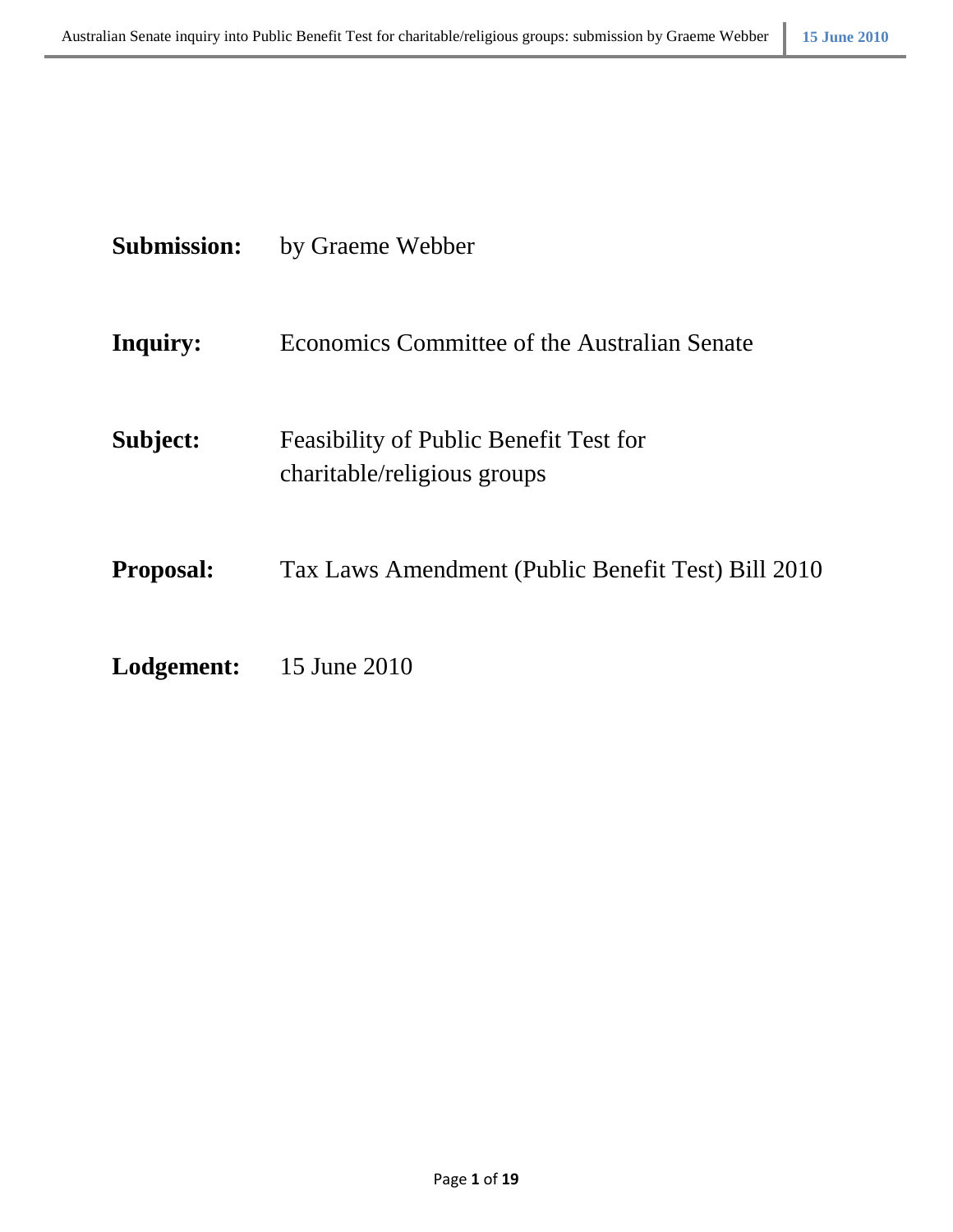# **Submission Summary**

The widely understood term "cult" is used in this submission to describe the type of groups which covertly harm their own members and others in the wider community, but they do so in the name of charities and/or religion. This terminology is in keeping with the Senate debates which led to this inquiry during March 2010, when the term "cult" was freely used to describe certain groups which have been accused of controlling people with damaging effect.

As will be demonstrated later in this submission, there are many failures in the existing regulatory system – and these failures are allowing cults to not just survive, but also thrive on public funds. Introduction of a Public Benefit Test for Australian charitable and religious groups which receive various government tax subsidies would be a very worthwhile means to help ensure that public funds are spent wisely to assist the wider community. However, such a Test does have certain shortfalls – so additional measures are needed. Three broad "STRATEGIES" are therefore outlined for government to wage a more effective response to so-called charities and religious groups which acquire public funds (both by government subsidies and by direct donations) and yet cause so much harm.

"STRATEGY 1" covers a raft of changes (including a Public Benefit Test) to improve accountability, the foundation being the appointment of a "Charities Commissioner" to monitor and enforce rules for the charitable sector (including administration of a Public Benefit Test). All of these measures may be useful in protecting tax funds, but they are flawed in that they would only apply to charities – and harmful groups could simply change status to avoid scrutiny (yet continue to ruin lives).

A legal definition of a "cult" is therefore advocated, as per "STRATEGY 2", for a more long-term solution to ban severely harmful cults altogether (similar to the outlawing of terrorist networks).

"STRATEGY 3" does not require new legislation – it just involves proper enforcement of existing laws and government scrutiny of other questionable practices of problem groups, as per the case study outlined in STRATEGY 3.

In deciding whether this sort of government intervention is warranted, Senators are encouraged to consider the social dynamics involved with cults which (aided by taxpayers' funds) inflict seismic personal devastation. Members are often lured by false pretences and they may become powerless to escape due to induced fear and psychological damage. Senators are reminded that the most tragic cult victims are generally children and/or adults who grew up under the strong influence of harmful groups and were therefore indoctrinated from an early age. Children, of course, neither chose to join nor remain in cults.

In short, prevention is better than cure – especially when there *is* no cure for much of the damage which has been caused by groups which claim to have charitable and/or religious objectives but are, in fact, cults.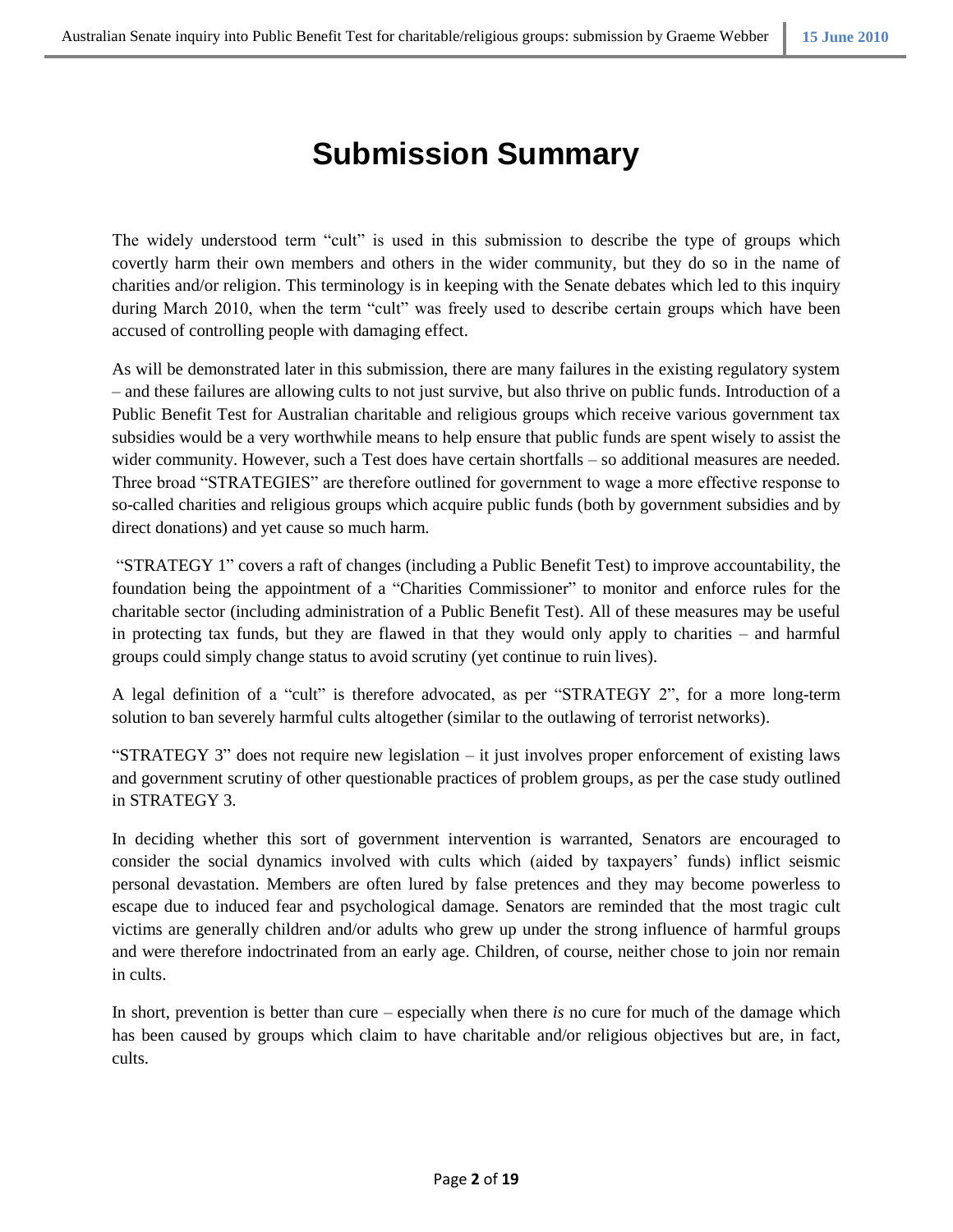# **Introductory Remarks**

*"Many people think that William Kamm is a prophet, able to communicate directly with God and the Virgin Mary. This gives him enormous power over those who have these deluded beliefs. He has taken advantage of these people by satisfying his desire to have sex with young girls. …..*

*"What the offender did, by manipulating both the complainant and her family, was to ensure that she would not complain to anyone outside the community about what the offender was doing to her. It was part of the offender's manipulative efforts that he was able to commit these offences without any fear that the authorities would discover them. .....*

*"I find that the offence was part of a planned criminal activity. Indeed, the offender's modus operandi was to pursue the complainant and her parents through the use of fabricated communications with the Virgin Mary, to make them do something they would clearly not otherwise have done. The offender set out to achieve the objective of having sex with an underage girl and used his religious beliefs to achieve his ends. As I have mentioned, part of his planning also ensured that the risk of disclosure to people outside his religious community was minimised."*

These are not the words of a disgruntled ex-cult member or a journalist peddling sensational, scurrilous allegations. These are the words of a NSW District Court Judge in sentencing the founder and head of a registered Australian charitable/religious entity which has been receiving millions of dollars in declared *"donations"* as well as government subsidies for nearly three decades. The *"offender"* is known around the world as The Little Pebble; the said *"religious community"* is the Order of Saint Charbel which is headquartered at Cambewarra, near Nowra on the NSW south coast; and the quoted Judge is His Honour Peter Berman (who, in August 2007, increased Kamm's five-year jail sentence to 10 years for multiple sex offences against a second under-aged girl). The importance of the above quotation lies not so much in what is said about Kamm; it's the incisive exposure of the social environment that Kamm created to cocoon his miscreant shenanigans – all for the glory of God. This *"manipulative"* paedophile's efforts to engineer a religious community which would protect him against disclosure to police meant that, as Judge Berman observed, *"this was not a case where the offender has lived in fear of the knock on the door for many years"*. Kamm maintains his innocence.

A forensic psychological profile and pre-sentence report, which were instrumental in both sentencing procedures, gave further insights into Kamm's religious community. After the first trial in 2005, Judge John Williams mentioned that a Probation Officer had noted that remaining members of the Order continued to believe in Kamm's innocence and some *"had overtly attempted to vilify the victim"*. His Honour took note of *"the unwillingness of the community members to report anything adverse against Mr Kamm"* and added that *"people close to Mr Kamm from within the Saint Charbel community have indicated that they view the present court process as further evidence of his persecution by authorities"*. A psychologist who concluded that Kamm represented an elevated risk of committing further sexual crimes within his own community drew attention to factors such as:

*"His position as a seer and leader of a religious family providing him almost unlimited access to any vulnerable person within the family and by invoking divine guidance as a licence to behave in what would elsewhere be seen as an inappropriate manner. …..*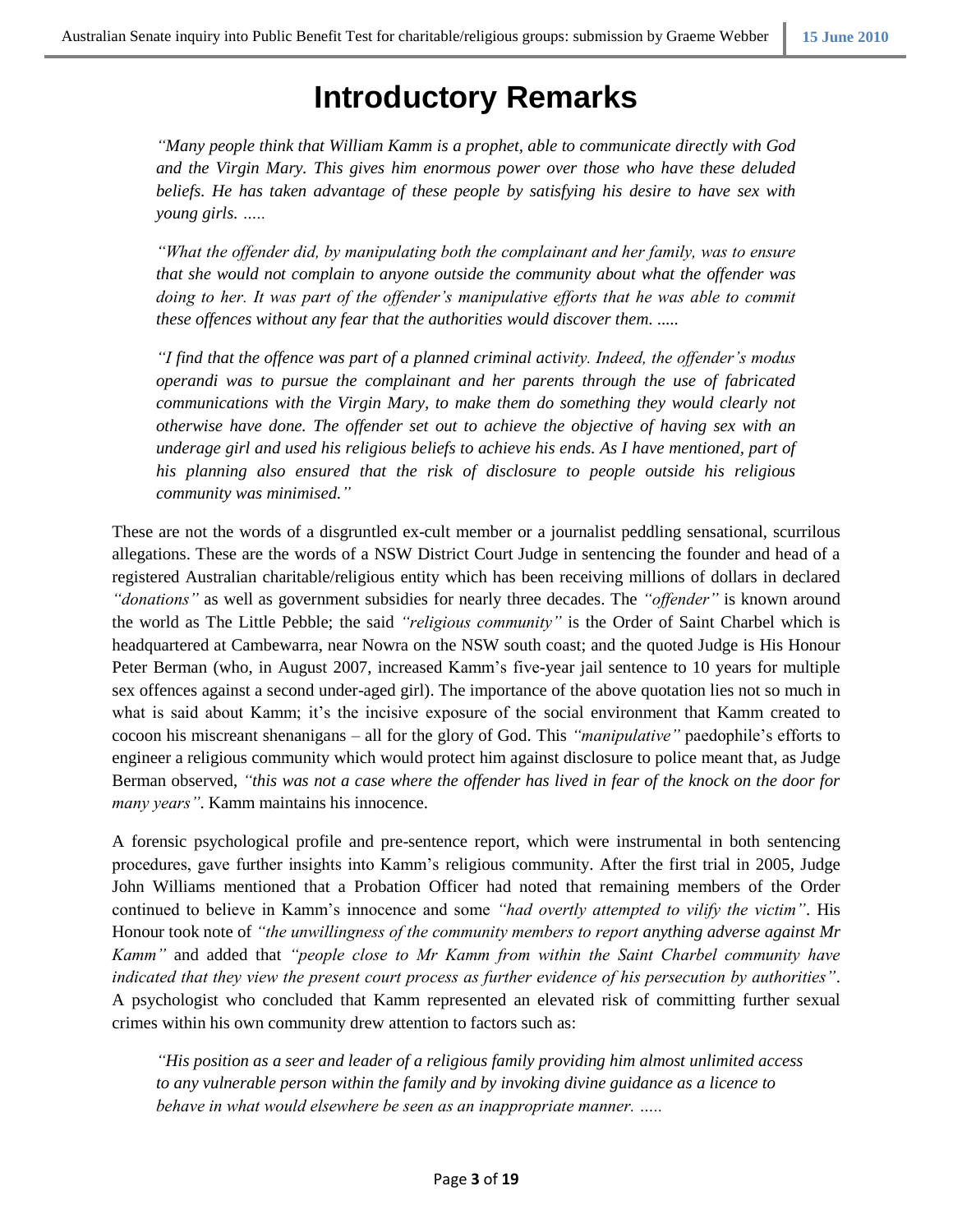*….. His inadequate pro-social network of responsible non-collusive peers to support, monitor and supervise appropriate attitudes and behaviour."*

This is the type of man, and group, that I urge all Senators to keep in mind as they consider how to answer the question: does Australia need a Public Benefit Test for charitable/religious organisations which extend their hands for government subsidies in the name of religious or charitable activities?

Senators are reminded that Kamm's group (which I unapologetically call a "cult") has been officially recognised by government authorities as both a religious and charitable entity since 1983. This official recognition has meant that Kamm and his group have been reaping all sorts of charitable subsidies at the expense of taxpayers, which in turn has bolstered public credibility to procure very large donations, both from within Australia and from overseas. "Donations/tithes" declared by the Order between 1987 and 2005 totalled \$4,854,451. Kamm's Order is still alive and well, banking a further \$491,543 in declared "donations" and "tithes" during the three financial years since Kamm was jailed in 2005. This total figure of nearly \$5.4 million worth of donations does not include the value of various exemptions/rebates for income tax, GST (Goods and Services Tax) and Fringe Benefits Tax. Substantial extra government funding was used to establish the Order's two primary schools at Cambewarra in NSW and Tyaak in Victoria. [The Cambewarra school received \$332,000 in federal funding between 1996 and 2004 but it failed to renew its registration the following year and was shut down.] The Order was also granted tax deductibility status for gift donations in addition to a permit to collect money from the public under the NSW Charitable Fundraising Act.

This has occurred despite Kamm and his group being widely complained about through the media since the early 1980s; despite the Roman Catholic Church (which Kamm claims to be a part of) thoroughly and repeatedly disowning the renegade sect; despite Kamm being outed as a religious fraud in Federal Parliament in 1993 by Stephen Mutch, then the Member for Cook [and I note that Dr Mutch has been invited to make a submission to this Senate inquiry, presumably due to his academic study of cults]. Despite all this, the so-called Order of Saint Charbel remains intact – awaiting Kamm's release on parole from April 2013.

The Public Benefit Test is a good idea – but it will not be good enough to deal with the sorts of problems that Senators from all sides of politics have recently raised concerns about. I am therefore suggesting a range of additional measures (refer STRATEGY 1 below) that might be pursued in conjunction with a Public Benefit Test. Some of these ideas are fairly straight-forward and could be introduced in the nearterm; others are more complex and controversial and would require greater regulation. Crucial to this strategy is the creation of a centralised authority (which I have called a "Charities Commissioner") to oversee and handle complaints about any groups receiving tax subsidies on charitable and/or religious grounds. A common complaint of individuals who have been terribly mistreated by Kamm (or the sort of tax-exempt groups which have been named in the Senate recently) is that authorities fail to take proper action – if at all. A Charities Commissioner who is given powers to investigate and adjudicate a broad range of complaints against particular groups could help remedy the passive regulatory attitude which is failing to tackle cults.

However, the STRATEGY 1 reforms (including a Public Benefit Test) are limited in so far as they only apply to registered charities/religions. Established cults which have grown fat on a low-cost charitable tax regime may be able to convert all or part of their operations to a private business model in order to escape scrutiny (this would certainly disrupt cult activities, but not stop them altogether). As a case in point, William Kamm dubiously privatised part of the Order of Saint Charbel and put the main asset base into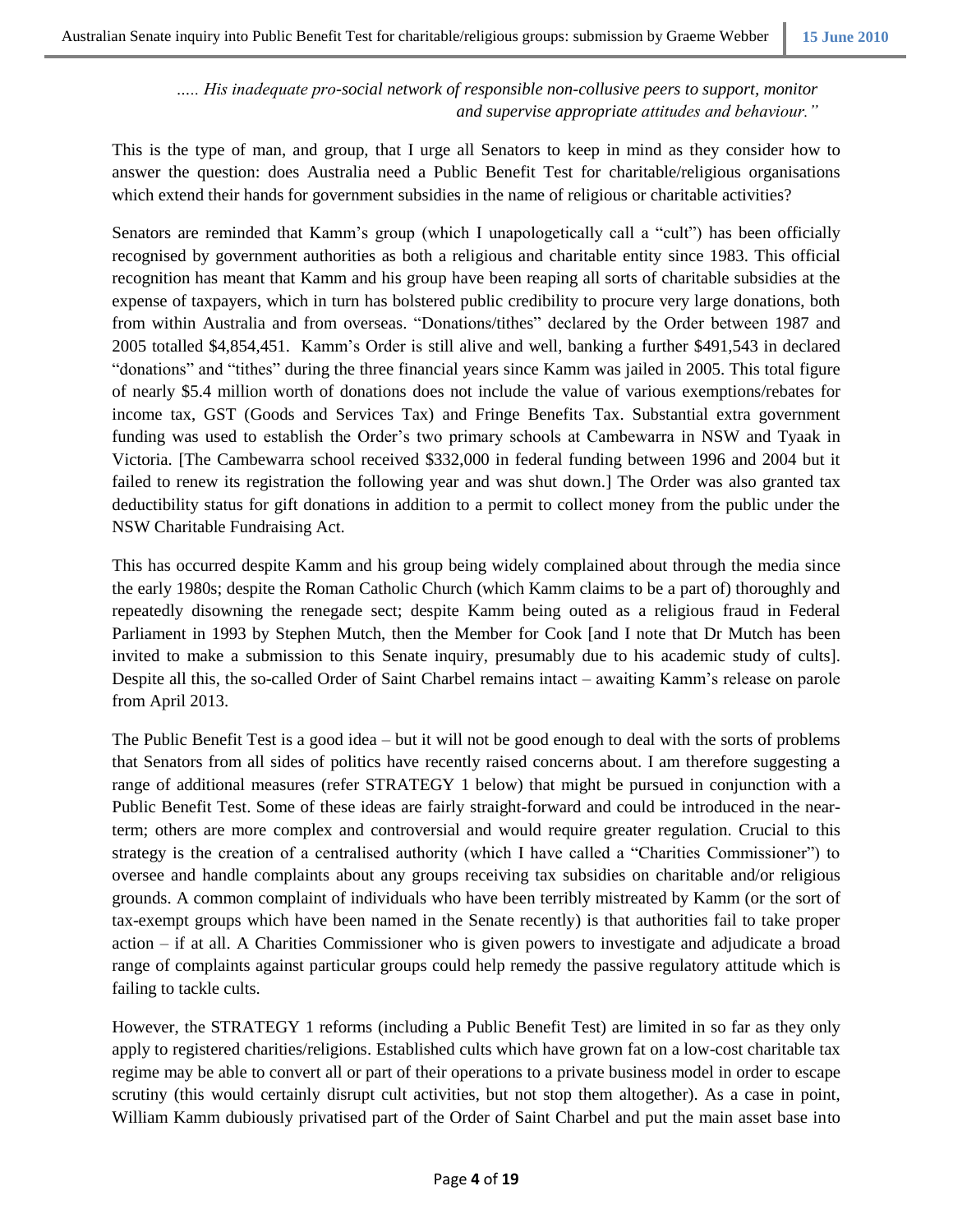his own name leading into the millennium year – an ominous period when many apocalyptic believers were nervy about cosmic events which, as we all know, again failed to materialise.

STRATEGY 2 involves devising a legal definition of a "cult" with a view to exclude harmful groups from public funding and perhaps prevent them from recruiting new members and even disband such groups altogether (in a similar way that terrorist cells and outlaw bikie gangs have been targeted). This approach may sound appealing at the outset, but it could be plagued by litigation, potential misuse against eccentric (yet otherwise harmless) groups and it might take years to settle into place. But it is still worth considering for the longer term.

STRATEGY 2 is not intended as an alternative, but as a complement to STRATEGY 1. Both approaches have merit – and different functions – so they need to be pursued together. While the "Various Legal" Reforms" under STRATEGY 1 could be more effective in the short term, a more definitive and permanent set of controls might be achieved for the longer term under a STRATEGY 2 attempt to "Legally Define and Restrict Cults". And while STRATEGY 1 may be useful to protect public funds, STRATEGY 2 could bring broader protections for the public in general. Those groups that jump out of the net of proposed reforms for charities (as per STRATEGY 1) might still be hooked by a punitive legal definition of a "cult" (as per STRATEGY 2) so that charitable and non-charitable cults alike can be driven out of existence, not just out of public coffers.

I note from previous Senate debates that a Public Benefit Test should take into account any "harm" caused by groups with charitable tax subsidies. With that in mind, STRATEGY 3 is a demonstration of how even existing laws relating to charities have not been enforced in relation to a case-study cult which I know inside-out: William Kamm and his Order of Saint Charbel.

.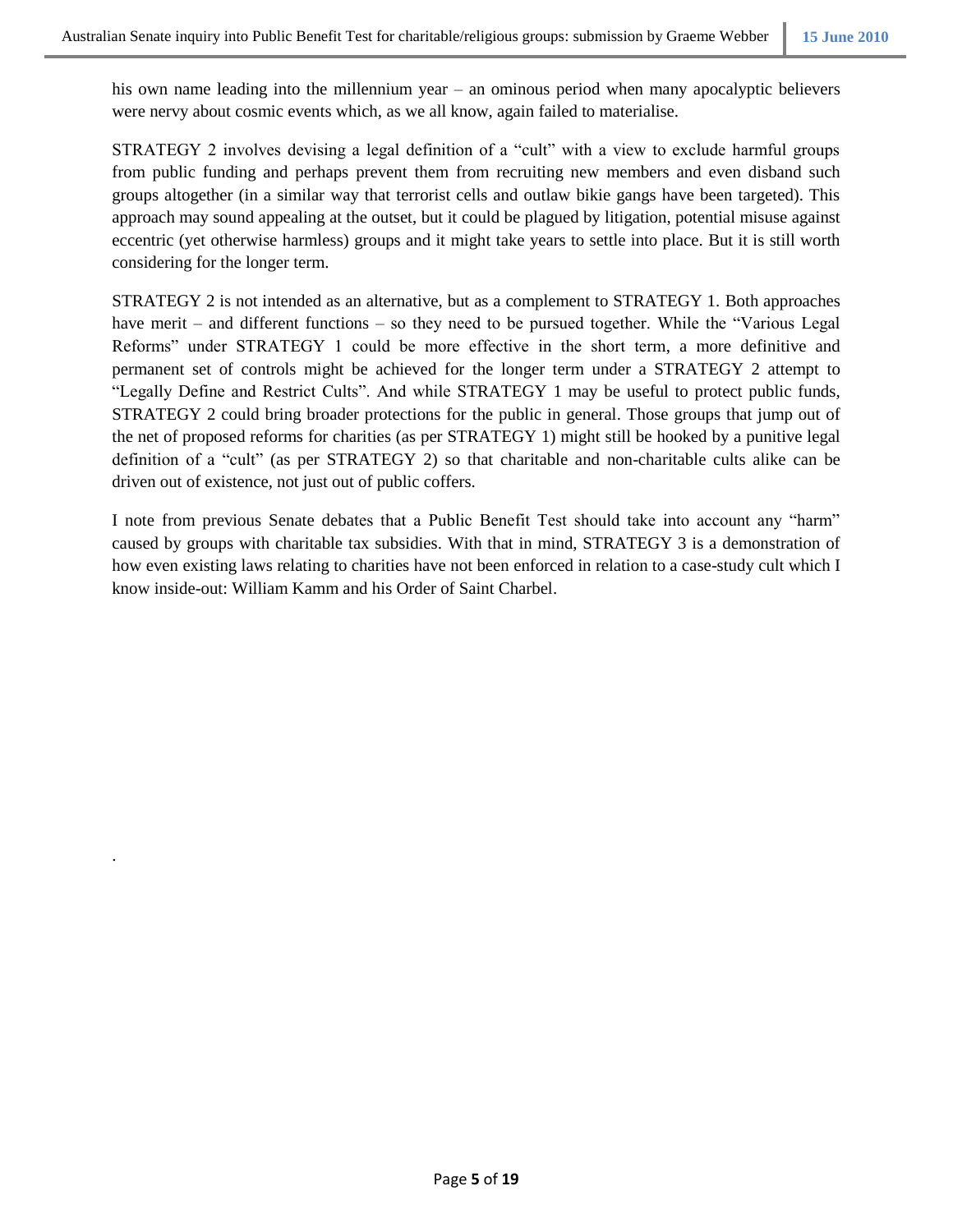# **Background of Submission**

My interest in this subject is grounded on my authorship of an unauthorised biography of the notorious "Little Pebble" who claimed to be a prophet, but was proven to be a paedophile. Despite being bankrupt and transiently unemployed during the early 1980s, Kamm miraculously transformed himself into a multi-millionaire during the ensuing decades – evidently at the expense of many devout followers who were led (or misled) to believe they were reviving an archaic form of Catholicism. Taxpayers inadvertently supported The Little Pebble's infamous rise via various tax exemptions and the granting of permits to raise donations from the wider community. Regardless of his total lack of theological training and failure to even be accepted as a student priest, Kamm claimed that he would ascend to the top job in Rome to become the last Pope before Judgment Day and then spawn an immaculate race to live in utopia, Kamm's so-called "New Era". Back on earth, this Little Pebble got to work during the 1990s by impregnating many young women who had been brainwashed by his outrageous and devious plans.

This mind-boggling story is told in the book I released two years ago: "*a* **WOLF** *among the* **SHEEP**" [subtitled: How "God's Prophet" - The Little Pebble - became a womanising, millionaire cult leader]. The book concluded with my call for a joint Federal/State Parliamentary inquiry to oversee an audit of all the private companies, charitable entities, trusts, bank accounts, businesses and landholdings associated with William Kamm and his Order of Saint Charbel (Incorporated.). I have said that the efficacy of past financial scrutiny by regulators should also be examined by a Parliamentary inquiry which should involve bureaucracies such as: Australian Securities and Investments Commission (ASIC), Australian Tax Office (ATO), Centrelink, NSW Fair Trading Department and NSW Department of Gaming and Racing (in relation to fundraising activities). The need for an inquiry is not so much about Kamm's conduct – but about the existing regulatory system's failure to deal with him (either in terms of deficient laws or failure to enforce laws which already existed). My call for such an inquiry is further detailed in the "Epilogue" of the book, refer p363-366. [The book is strictly not part of my submission to the Senate inquiry, but ample copies have been supplied separately to the Secretary of the Economics Committee for reference purposes.] This call for government intervention to find out why regulators failed to adequately monitor Kamm's financial affairs (despite ongoing public complaints about the man) has been repeated in newspaper clippings and radio interviews which are replicated on the website associated with the book (www.awolfamongthesheep.com.au). But such appeals have so far fallen on waxen ears.

I do not resile from this appeal for a thorough investigation via a joint-Parliamentary inquiry. However, having observed Independent Senator Nick Xenophon's recent failed attempts to raise a Senate inquiry into claims about the Church of Scientology, I regrettably concede that the political reality is that the vast majority of current Senate members will not answer my call for an inquiry into Kamm's operations. When Senator Xenophon's motions were put to the Senate on 11 and 18 March this year, both major parties made it abundantly clear that individual groups would not be subjected to a public inquiry. But broader issues of public policy could be looked at, both Government and Opposition Senators indicated. So that's where I have focused my attention for this submission.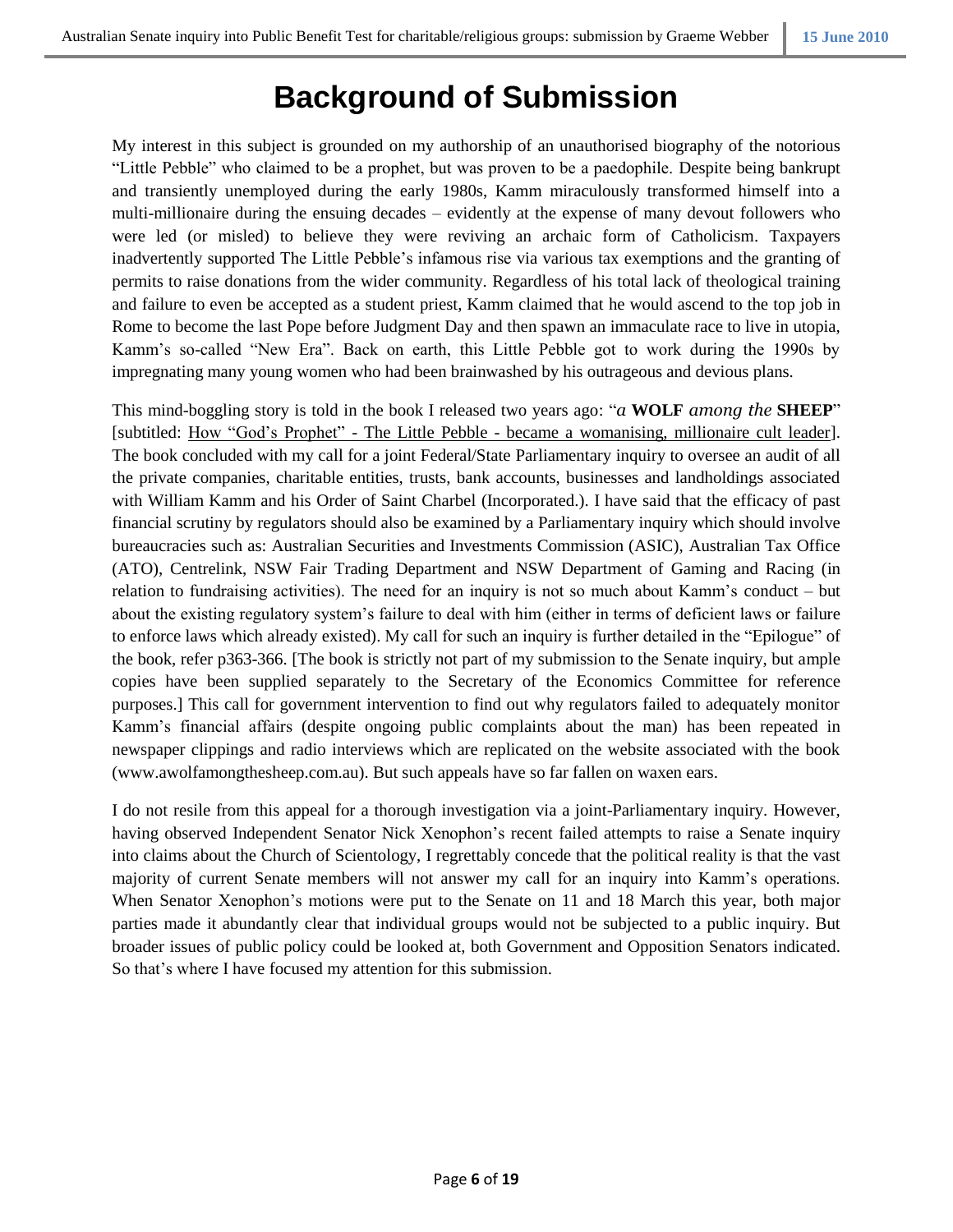# **Senate Debates Leading to this Inquiry**

I applaud Independent Senator Nick Xenophon for what he has achieved politically on this issue ever since he raised allegations against the Church of Scientology in the Senate on 17 November 2009. When Senator Xenophon formally called for the Senate to investigate the feasibility of a UK-styled Public Benefit Test for charitable/religious groups on 11 March 2010, he was soundly defeated by both the Government and Opposition. During that debate, a Senator representing the Labor Government cited a number of previous reviews relating to the charitable sector – including a Draft Bill from 2003 that was not even introduced to Parliament. The representative of the Government mentioned that the Henry Tax Review and another recent report by the Productivity Commission (both of which in part examined the charitable sector) were currently before the Government and that *"a further review of or inquiry into this issue is currently unwarranted"*. It was also said that three other important reviews into the not-for profit sector had been *"conducted over the past 15 years"*. The fact that this issue has been the subject of so many bureaucratic reports – and yet so little action – is a rolling indictment of successive Governments, I would say.

Senator Xenophon rebounded a week later with another motion for a Senate inquiry specifically into various claims against the Church of Scientology – which was repeatedly referred to in Parliament as a *"cult"*, as was the Exclusive Brethren (which Kevin Rudd also labelled an *"extremist cult"* not long before he was elected Prime Minister). That motion on 18 March 2010 was also defeated.

Having faced two such defeats, I was pleasantly surprised to see that this inquiry did eventually come to fruition when Senator Xenophon again pushed the issue on 13 May 2010.

I hope many voters go online and download the Hansard records to weigh up what their elected representatives have been saying about this ongoing problem of cults. I remain concerned that not all Senators comprehend the true nature of cults and are therefore too quick to dismiss calls for government intervention. So I decided to add these following comments to challenge the sort of attitudes raised in the Senate (which are probably fairly common in the wider community too).

One Senator posed the question: "…*how much can you in fact prevent people from voluntarily allowing themselves to be brainwashed on a particular issue in a particular area?"* It should always be remembered that children do not choose to join cults or volunteer to be inculcated with irrational behaviour. Mentally unstable individuals don't have the capacity to opt in or out of brainwashing either. During the Senate debate, it was also lamented that people in a free country were *"unfortunately, free to make the wrong decisions".* But should personal blame for *"wrong decisions"* really be cast upon minors (or adults who grew up in cults, none of whom were of age to voluntarily take up membership in the first place)? What about when psychologically vulnerable parents take their children into cult membership – is that just another free-market decision which becomes tough luck for whole families? And as far as adult cult victims who may be *"voluntarily allowing themselves to be brainwashed"*, I wonder how many Senators realise that there are countless examples of sound-minded and "normal" people becoming involved with legitimate groups which turn into cults? Or what about those unfortunate souls who do join existing cults – but they do so because of the deceitful expectations put forward by cult leaders (and other members) and new recruits are eventually rendered powerless to leave due to the coercive persuasion of fellow cultists over a long period of time? It's a bit rough to hear adult standards of personal responsibility being applied to people who were meanwhile described in the Senate as *"voluntarily" "brainwashed"* (and that unavoidably includes minors) to hold *"silly, bizarre and even dangerous views".*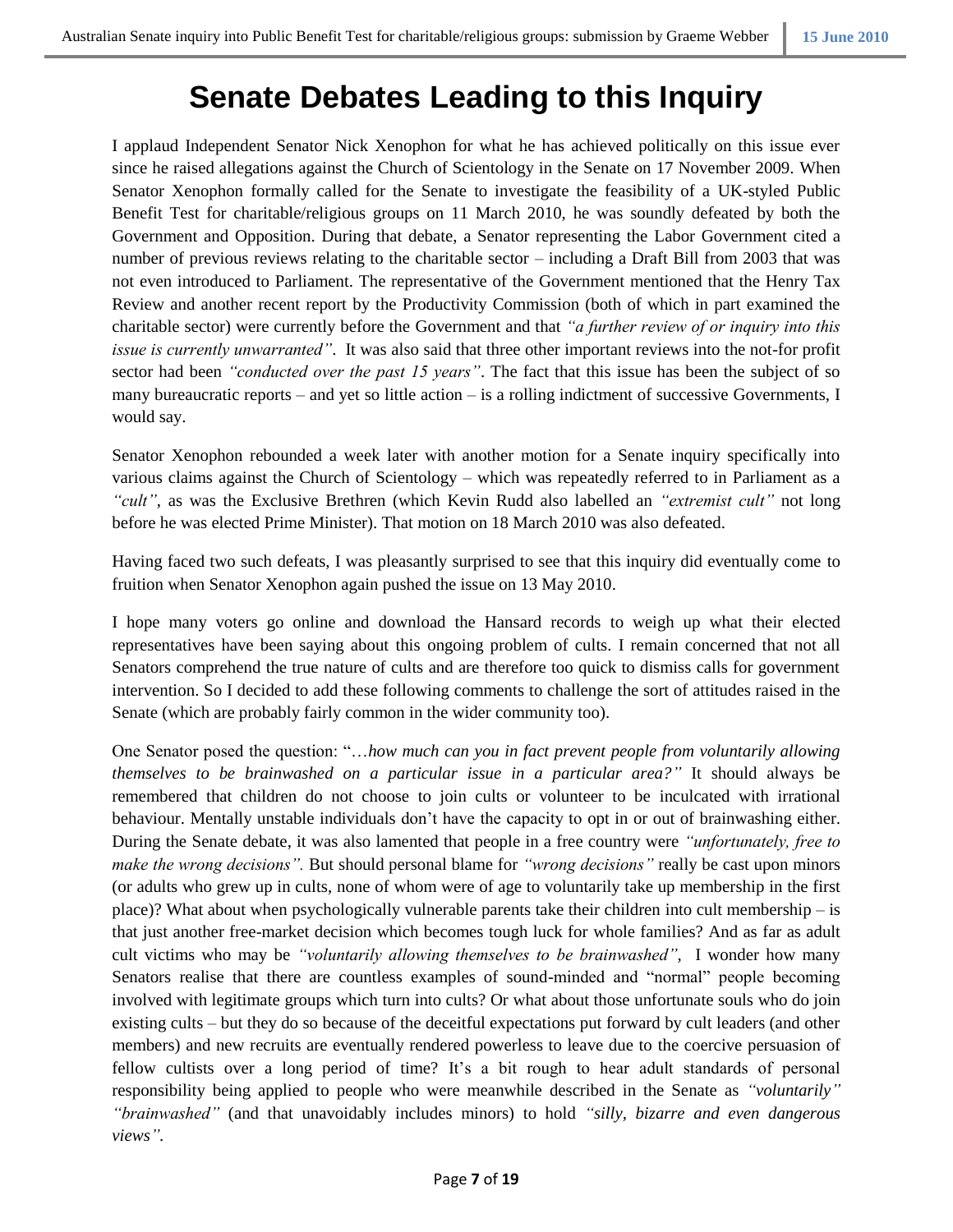The fact that someone ends up in a cult, by whatever means, does not insinuate that they must have voluntarily chosen to surrender their wealth, individuality, sexual freedom or reproductive liberty. If parents have made *"wrong decisions"* in relation to cults, then to what extent will the Senate stand back and let children pay the price of those wrong decisions? There are plenty of situations where governments intervene to protect minors from the poor decisions/behaviour of their parents or other adults. It was mentioned in the Senate, for example, that people are free to exercise their right to refuse help from mental health professionals and that Jehovah's Witnesses were allowed to refuse blood transfusions. But another Senator clarified that: *"When it comes to minors, it is now the law in Australia that a doctor can give a blood transfusion to a child, regardless of the beliefs of the child's family, if the child is in danger of dying."*

This subject is far too complex for simplistic statements about people choosing to be brainwashed or assumptions about cult members being *"free"* to make bad decisions. A comment was also made that "*people choose to go into a religion and they can choose to leave it".* Well, I know that the ability to *"choose"* to exercise *"freedoms"* is not a privilege that exists in extreme cults. And a diabolical contempt for individual decision-making is the backbone of cult leadership.

I don't believe that there is any legitimate basis for concerns previously raised in the Senate that this inquiry might become *"a religious witch-hunt"* or a *"persecution of religious organisations"* which *"actually threatens the very freedoms that we enjoy in this country".* This important issue should not be allowed to degenerate into an anti-religious versus anti-secularist argument – it is about being anti-cultist. Genuine Christians and leaders of other faiths ought to be willing to cooperate with secularists for the common good of weeding out harmful cults. This is not a topic that should be bogged down in the centuries-old (and evolving) debates about Church versus State legal doctrines. Religious and nonreligious community leaders alike ought to support efforts to differentiate between benign and malign charitable/religious groups. Cults hide behind the veil of religious freedom but, in reality, they don't allow too many freedoms for entrenched followers. I can not imagine how any conscientious follower of any genuine religion, be it Christian or otherwise, could stand in the way of legal reforms which are designed to target cults. Very few religious groups or bona fide charities should have anything to fear from a Public Benefit Test (or any other additional reforms that I am proposing).

For the record, I do not take a totally excusory approach to all cult members (and anyone who has read my book would know that). I support neither of the opposing extremist views that *"all cult members are victims"* or *"all cult members must be stupid"*. Notwithstanding the brainwashing and fearful coercion and psychologically-erosive environment that I am very sympathetic of, I still say that personal responsibility ought to kick in amidst growing awareness of harmful treatment of others. When I've had to weigh up individuals, I've taken into account various factors such as: age; emotional maturity; family background; various hardships prior to taking up membership; the stage at which followers joined the cult (in terms of how extreme the cult had become at that point and what public warnings already existed); seniority and awareness of happenings that were kept secret from other members; personal ambition and spiritual egotism; degree of exposure to grooming by peers and senior cult members; stubbornness and arrogance as a matter of personal character; and a willingness to deceive and mistreat fellow members. Considered observers will realise that there are all sorts of categories of people that make up a cult. But whenever I hear all cult members being blanketed with hard-line criticisms, I just give a reminder that it's children and other vulnerable individuals who are being re-victimised by such ignorant judgmentalism.

Having surveyed the decades of neglect from government departments and political leaders, I can see how the likes of William Kamm laugh in the face of public apathy and misconceptions about cults (especially when cult victims are blamed for being victims). I note for Senators that Kamm was able to boast to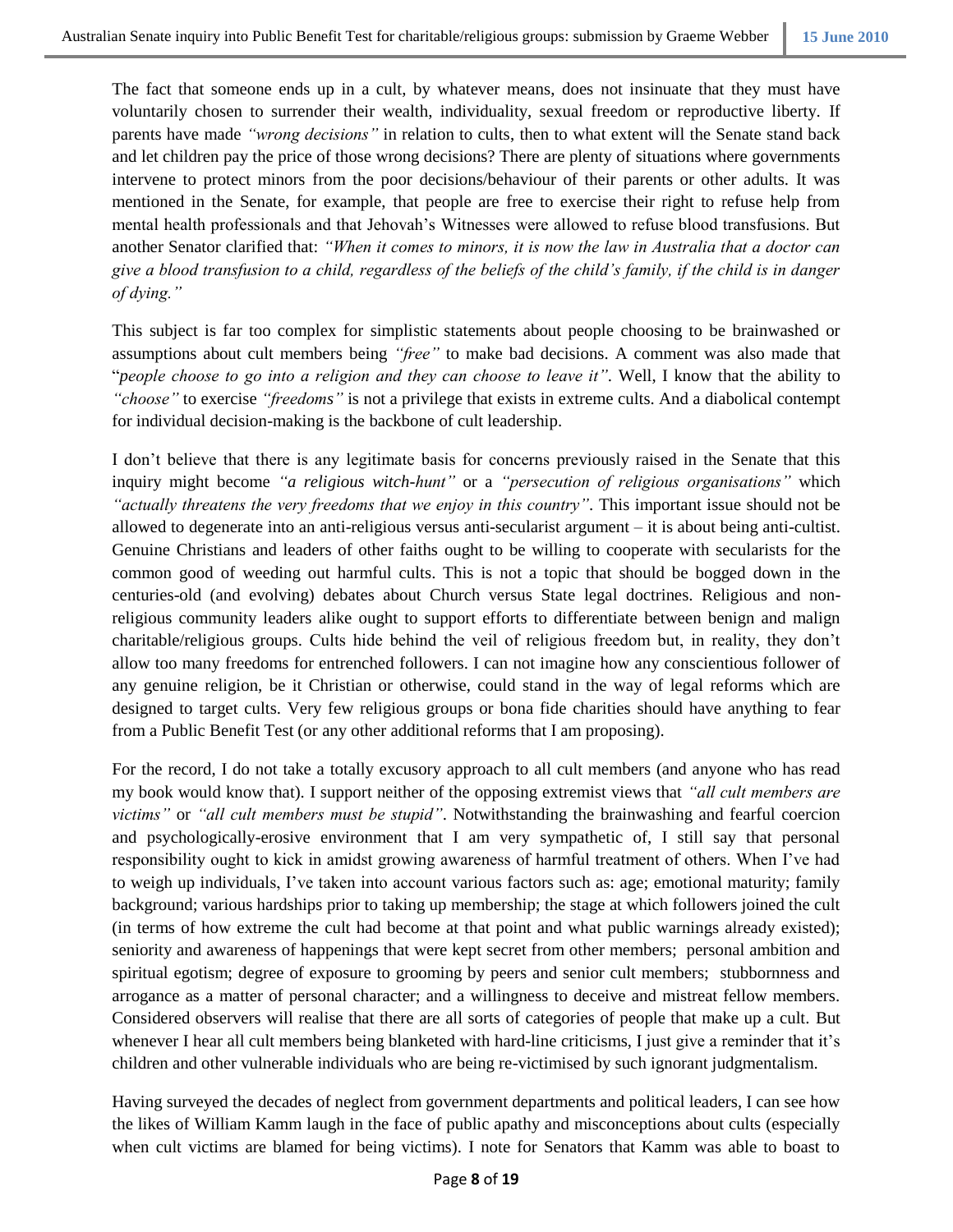prospective members that his organisation was legitimately registered with government authorities (which it was). Yes, Kamm's cult was administered according to laws that this current Senate demonstrated so much resistance to even inquire into, let alone reform. Kamm was also able to publicly dismiss media reports about a tax investigation by saying a government *"audit"* had found that his charitable organisation was *"found to be 100 per cent in order"*. I would very much like the Senate to have a look at that alleged government *"audit"*, and compare it to the financial irregularities referred to in STRATEGY 3. On another occasion, Kamm similarly assured his members that government authorities were monitoring the Order *"in all that we do".* His internal address to members went on to say: *"In other words, we can't swindle you out of your money because everything is registered; everything is laid down clearly. So remember that."*

We Aussies like to boast about what a lucky country we live in – but not everyone who calls Australia home is so fortunate. Let's be honest: our society can not boast a glorious track record when it comes to looking after the most vulnerable members of our society – children. Just remember how our forebears forcibly removed Aboriginal children from their families; remember the part our governmental and church institutions played in receiving child migrants from the UK (some of whom were not *"orphans"*, as they had falsely been told) and remember that it wasn't so long ago that we used to lock away disabled children and adults in shocking mental institutions. Dare I refer to a more contemporary example, the excessively-long detention of children who have fled war-torn countries aboard rickety boats – only to be arrested as *"illegals"* and sometimes even separated from their fathers – is nothing to be proud of either. Yes, we have had our dark share of scandals involving institutionalised neglect of children. And it was not due to any initiative of government authorities that William Kamm was driven out of business either: that only occurred because two ex-cult members who had been sexually abused as underaged girls decided to file charges … but it was 10 years before those kids matured enough to reject his brainwashing and pursue justice. Clearly, a new paradigm of pro-active government oversight of religious and charitable groups is needed.

I sincerely believe that future generations will look back on us with horrified contempt, and rightly so, for our abject failure to protect children and vulnerable adults from certain cults which are widely known to be noxious. There are plenty of ways to deal with these cults, but authorities have mostly turned a blind eye and let cult leaders hide behind a guise of religious and/or charitable respectability. I hope the growing level of public concern about these issues will persuade Senators to consider broader measures to ensure that all charities and religions are really providing community benefits which justify government subsidies. I appeal for serious consideration to the following three STRATEGIES, because there comes a point where selective ignorance and continued inaction by those in authority is tantamount to facilitation of cults and the personal destruction they cause.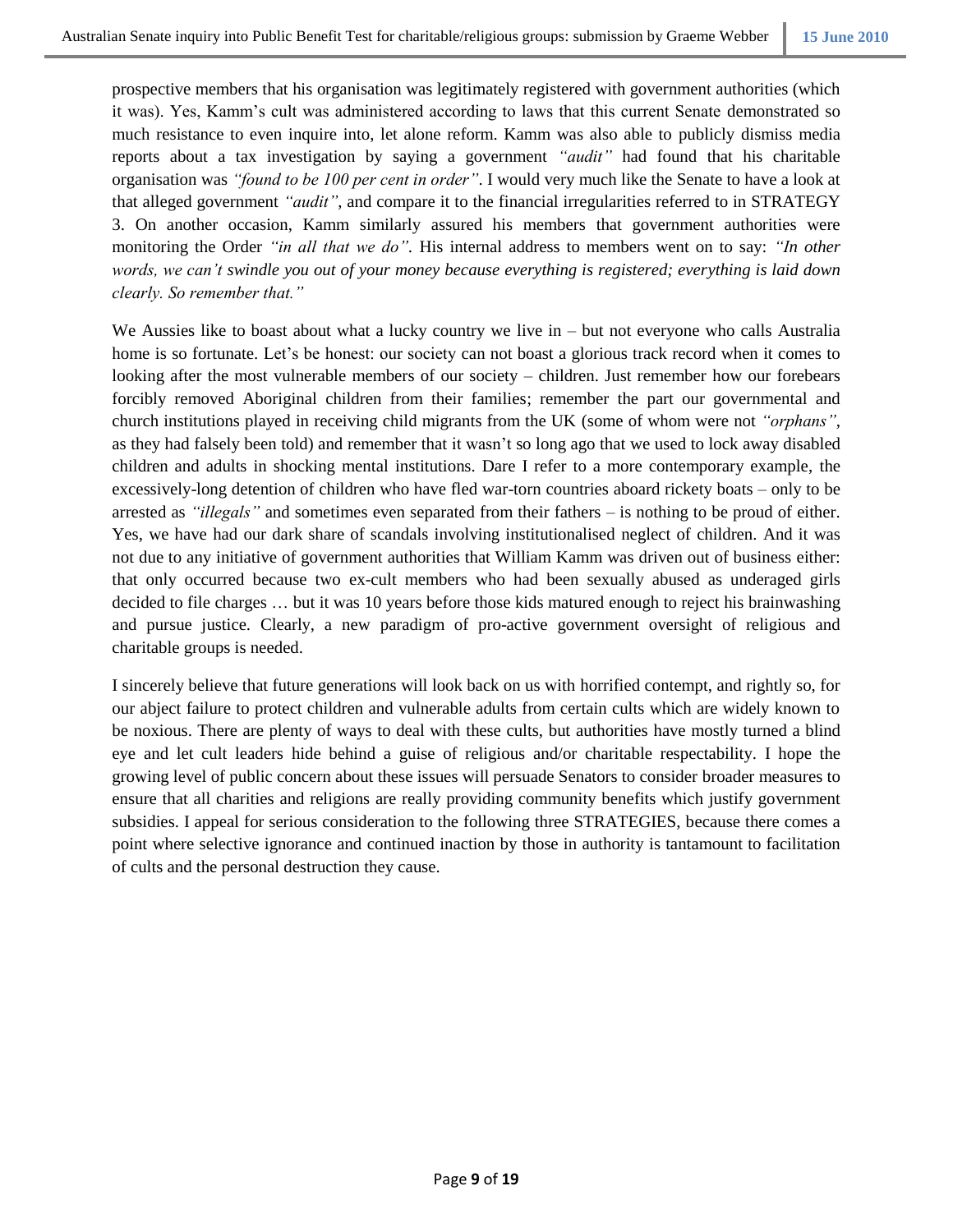# **STRATEGY 1:**

# **Various Legal Reforms to Police Cults**

*NB: I am not a lawyer, and these measures are by no means an attempt to write an Act of Parliament. STRATEGY 1 is an attempt to outline the general paths that might lead to a greater level of scrutiny for troublesome groups that masquerade as charities. Other people/groups may have fresh ideas that could be pooled under this general approach to have a central authority to oversee and help enforce new and existing laws. Increased regulation is seldom popular. But genuine charities (which should have no trouble meeting STRATEGY 1 requirements) would be asked to acknowledge the need for more red tape to weed out fake, self-serving "charities" which would in turn help protect the trust and reputation of the whole sector. Genuine charities and religions comprised of responsible citizens would comply with most of these measures anyway – but the new rules would be a major problem for fake charities which flout the rules for their own purposes.*

# **1-a Appointment of a Charities Commissioner**

I would like to see the instatement of a "Charities Commissioner" which would have an ombudsman-type role with authority to investigate complaints in the charitable sector and make rulings which are binding. I see STRATEGY 1-a as the most important reform of all, which is essential in making all the other reforms work. Nobody wants to see genuine charities (which largely operate with voluntary labour) being regulated out of existence. It is most probably true that only a small number of "charitable" groups are causing most of the problems. The answer is not to just ignore or accept those problem groups – the answer is to have a regulatory system which targets them, without creating too many new legal hurdles for groups which are already doing the right thing. I favour a complaints-based legal regime which actually responds to community concerns by handing investigative authority to a Charities Commissioner to focus attention on groups that require the most scrutiny. Concentrating the regulatory budget on problem groups is a better use of public funds – as opposed to across-the-board checks for all charitable groups. And official findings by an independent Commissioner would help vindicate the complainants or even vindicate a charitable/religious group from scurrilous complaints.

A Charities Commissioner should be given adequate legal authority to:

- \* receive and review all complaints about charities according to an established complaints procedure (which would require charities to respond to grievances)
- \* conduct a comprehensive review of any or all operations of individual charities
- \* access records and any documentation held by charities
- \* suspend and/or deregister charitable organisations for non-compliance

\* suspend and/or ban Directors and senior office holders of failed charities from holding similar positions with other charities

\* dismiss Boards and senior office holders and instead appoint administrators where a charity has substantially failed (without fair reason) to meet its stated objectives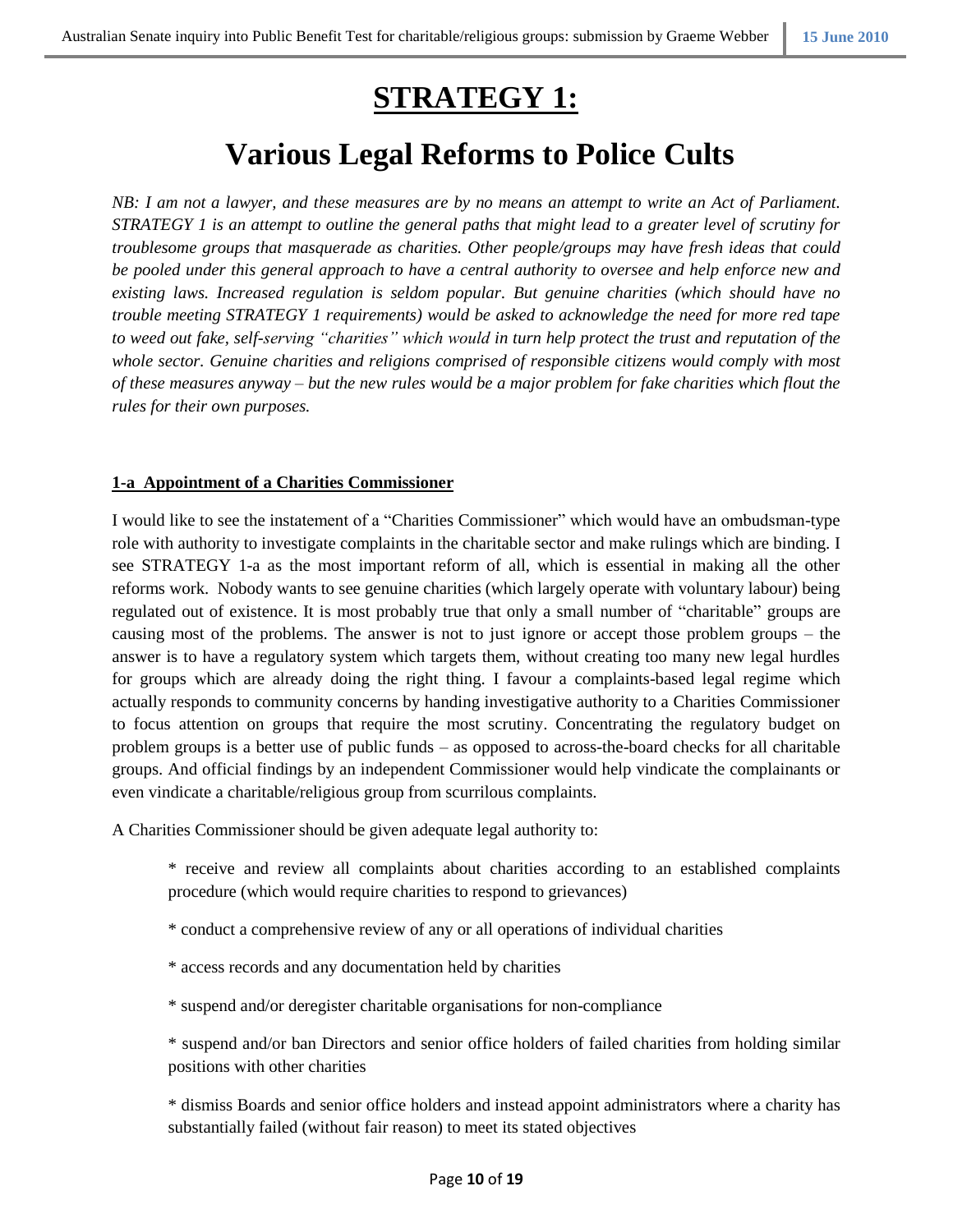\* wind-up failed charities and re-distribute debt-free assets to genuine charities with comparable altruistic goals

\* refer serious complaints to other law enforcement bodies with recommendations to prosecute

- \* make adverse findings with legal privilege
- \* recommend further reforms of the charitable sector

To ensure accountability of the position, the Charities Commissioner could meanwhile be asked by the government executive to show cause why he/she decided not to investigate a particular complaint.

Awkwardly, state and federal governments have separate regulatory roles over charities. In the case of NSW, there are further regulatory splits between the NSW Fair Trading Department (which oversees incorporated bodies) while charitable fundraising permits are issued by the NSW Department of Gaming and Racing. This disbursement of government regulation only benefits groups that see charities as a cutprice means to run their own private agendas – with little or no public benefit.

Clearly, the appointment of a Charities Commissioner would not be a simple reform to enact, but neither should it be impossible to streamline various government departments involved with the sector. Additionally, real charities could actually benefit from some bureaucratic simplification.

#### **1-b Public Benefit Test**

I could see no valid reason from the recent Senate debates as to why charities and religious groups should not have to face a Public Benefit Test to give account for their use of government hand-outs. One Senator commented that people do not join a community group just because it has tax-deductible status – and I suspect that would be true. I further suspect that cults would continue to operate even without government subsidies. But why should that be regarded as an excuse to do nothing except keep giving a helping hand to groups that can not demonstrate a reasonable social dividend to the wider community? A whole range of measures could be taken to rid the community of parasitic cults – but surely the first step is to get their hands off taxpayers' funds. Charities must lodge yearly financial statements – why not also require them to outline the social programs that have been subsidised by the tax office? And why not balance the positives against the harm that some groups have been causing? This would be a chance for genuine charities to promote their benevolent activities while sifting out fake charities which only help themselves.

#### **1-c Abolish Fees for Public Access to Public Documents Concerning Charitable Entities**

The more eyes that fall on a charity, the more accountable it will be to benefactors and recipients of those funds. Free access to public documents should be "free" in the financial sense of the word. Currently, the cost of checking over the books of a charity is prohibitively expensive. The last time I checked, annual returns from ASIC cost \$36 each; NSW Fair Trade charges similar fees (but on a sliding scale, depending on the number of pages). So if you want to check out a group with 25-plus years of annual statements (and more than one charitable entity), then it costs thousands of dollars for the pleasure of spending countless hours threading together a paper trail. While some media are apparently afforded exemptions for document fees, the reality is that few editors give their journalists adequate time to undertake decent investigative work. There are some non-journalists with more time on their hands and an interest in

Page **11** of **19**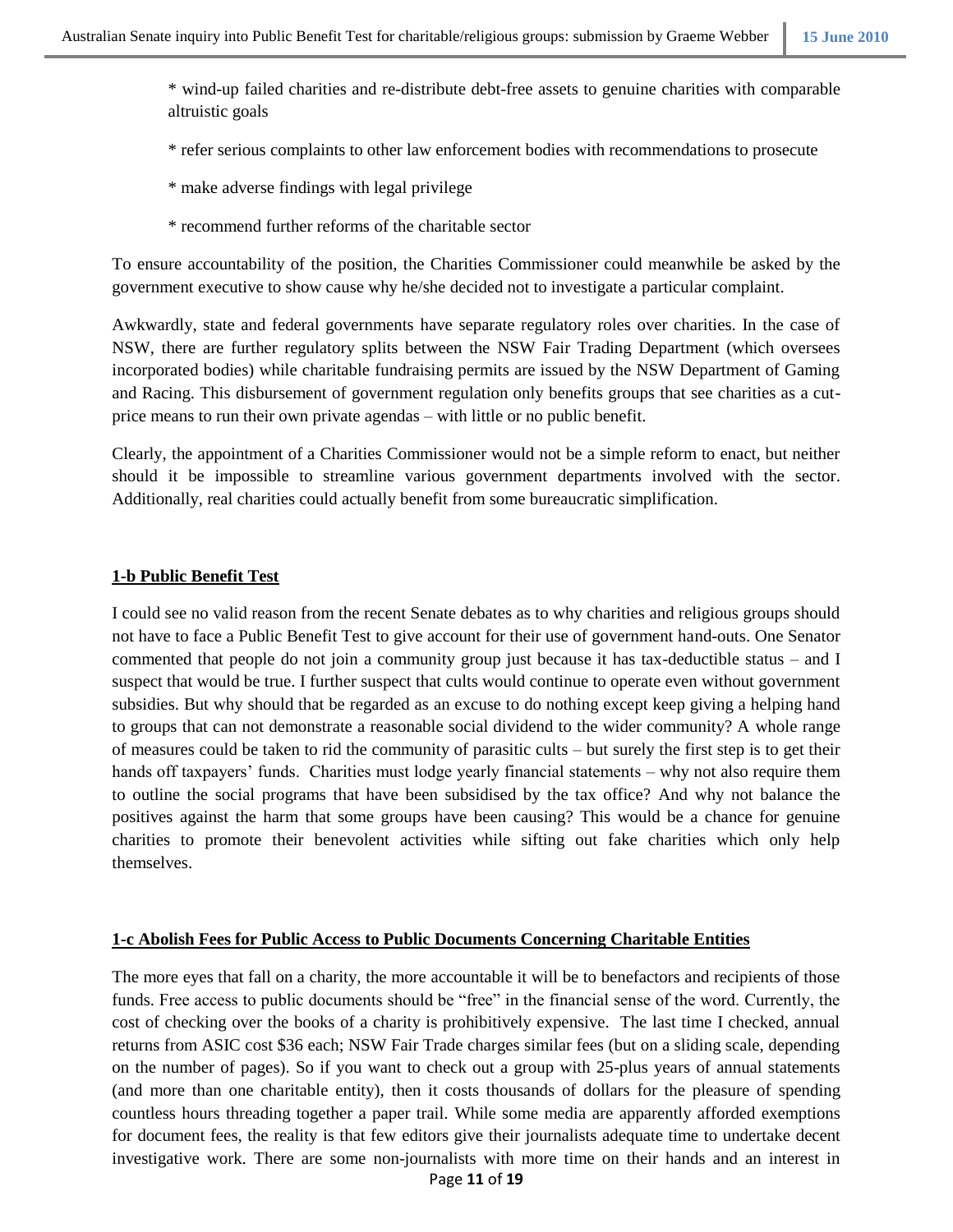suspect charities – but they can not afford the cost of getting the paperwork. Consequently, not many "public documents" concerning charities ever become known to the public.

Currently, public servants need to be paid (via a user-pays fee) to sort through files and retrieve documents. Or do they?

**Government regulators should get with the technology and upload onto their websites all financial returns and other filings classified as "public documents" so that they can be searched and downloaded for free. There would be an up-front cost for uploading the documents (which becomes easier and cheaper as returns and other documents are increasingly lodged electronically). But then there is negligible government cost in dispensing documents to anyone (including anti-cult groups, which could be instrumental in assisting regulators). If public documents are really public, then there should be no problem with retrospectively uploading the database of public documents relating to charities onto the internet so that historical documents can also be checked for free.**

### **1-d Outlaw Privatisation of a Charity**

It beggars belief that it should even be necessary to spell out such a law, but check the references below to see how William Kamm pocketed the multi-million dollar assets of the Marian Work of Atonement Society Ltd. According to papers that I obtained from ASIC, Kamm became the sole shareholder and sole director for the bargain price of \$100. Once the financial conversion took place, the privatised company's annual financial returns were no longer considered public documents – so the lights went out on any further scrutiny (except by a regulator – ASIC – that has a track record of doing nothing about William Kamm and his cult). How could a Board of a charity be allowed to pass a *change-of-status* motion which made one person suddenly very wealthy – with great power over the members of the said "charity"? What response ought government regulators make to both Kamm and all the Board members who approved this unusual charitable act? As I wrote in the book: *"It would be outrageous if the transaction was carried out illegally, and even more outrageous if it could be done lawfully".*

A clear prohibition on a privatisation would prevent cult leaders like Kamm growing a religion under low-cost charitable rules, and then simply pouring all the money and assets into a private company or trust to block public accountability.

### **Reference:** "*a* **WOLF** *among the* **SHEEP**" **[aWatS] p72; p84-87; p186-195.**

### **1-e Free Access to Meetings Held by Charities (with Strict Exceptions)**

When I think of how a charity ought to be administered, what comes to mind is a Local Government model which sees funds supplied by ratepayers and other governments to (hopefully) deliver services in a transparent and accountable way. It's public money which is supposed to be used to assist people in need of public services. No doubt, there are circumstances where meetings need to be held in-camera for privacy reasons relating to staff or individuals who are being assisted. But in general, it's a fairly transparent process. Why should charities be much different? A cult – which, by antithesis, must instead have maximum secrecy and centralised power with no accountability – could not survive under an open, accountable system which welcomes internal criticism.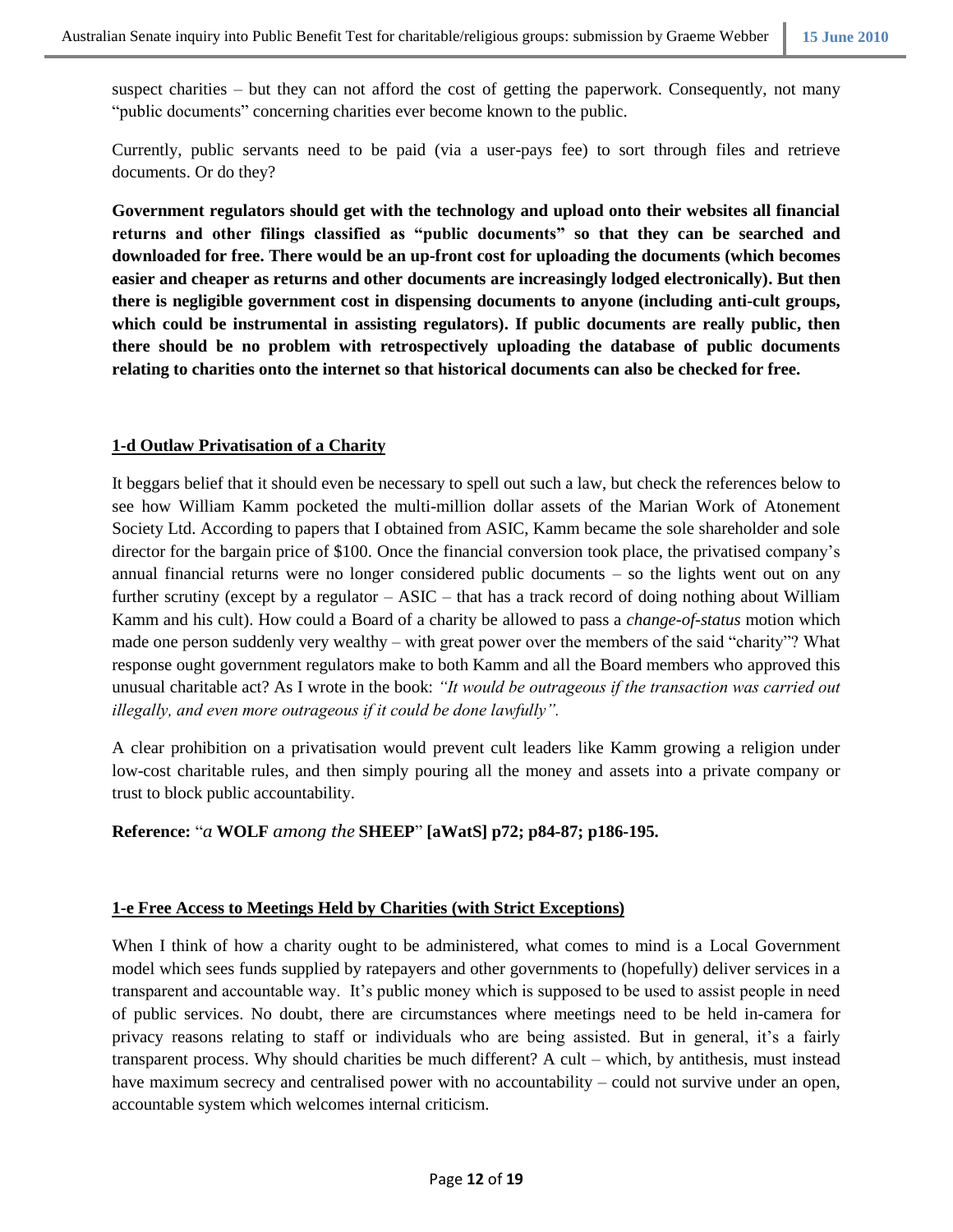Charities should be required to advertise their meetings and welcome anyone from the public to view an Annual General Meeting or Board meeting etc. What genuine charity would be offended by this requirement … they would be only too happy to tell people about all the good work that volunteers have been doing. If certain matters are held in confidence by the Board but someone suspects that matters are improperly being handled in secret under false pretences, then a complaint could be lodged with the Charities Commissioner and she/he can check whether a set of confidentiality guidelines have been followed properly (and report back with a ruling).

If charities can't handle this level of scrutiny, then they shouldn't hold out their hands for public money (either in terms of government subsidies or direct donations from the public).

### **1-f Inspection and Destruction of Personal Files**

Cults invariably have a penchant for keeping personal files on their members. **[REF: For example, see "aWatS" p106 and culture of rewards for spying p98; p353-4.]** Whether charities/religious groups ought to be allowed to keep such files is debatable. But what is clear is that the person(s) about whom those secret, internal files are kept should be able to inspect their own dossier. We're not talking about ASIO – charities should have to conform with the same or similar provisions under Freedom of Information (FOI) laws which allow for retrieval of personal records from government departments.

Another point about personal files that ought not be in dispute is that no "charitable" group should be allowed to destroy documents either about other people or belonging to other people – and there should be strong penalties for doing so. **[Ref: claims and counter-claims of document destruction as per "aWatS" p239-240 & p309-312]**

I think there should be new provisions to manage the type of personal information that can be collected, and how that information is stored and used. I don't think any group should have the right to destroy information willy-nilly – and it should not be done without consultation with the person(s) identified in those files. Again, any disputes about files should be handled by a Charities Commissioner, who should have the power to retrieve personal files and decide who to give them to.

# **1-g Deregister "charities" which Fail to Substantially Adhere to their Original Articles of Association**

Charities may start out as benevolent institutions by well-intentioned founders. But they can be taken over, and degenerate into toxic cults. The obvious example here is the charitable entities that Kamm set up. **[Ref: "aWats" p186-7; p196; & numerous examples in STRATEGY 3]**

# **1-h Charitable Status and Subsidies Revoked for Repeat Offenders**

Not all charities are lucky enough to attract the services of professional managers and honest mistakes and misunderstandings on the part of voluntary stewards might be tolerated to some degree. But "charities" which demonstrate a tendency to purposely, and repeatedly, defy requirements for democratic governance should have their charitable status revoked – thus removing all forms of charitable subsidies from the government.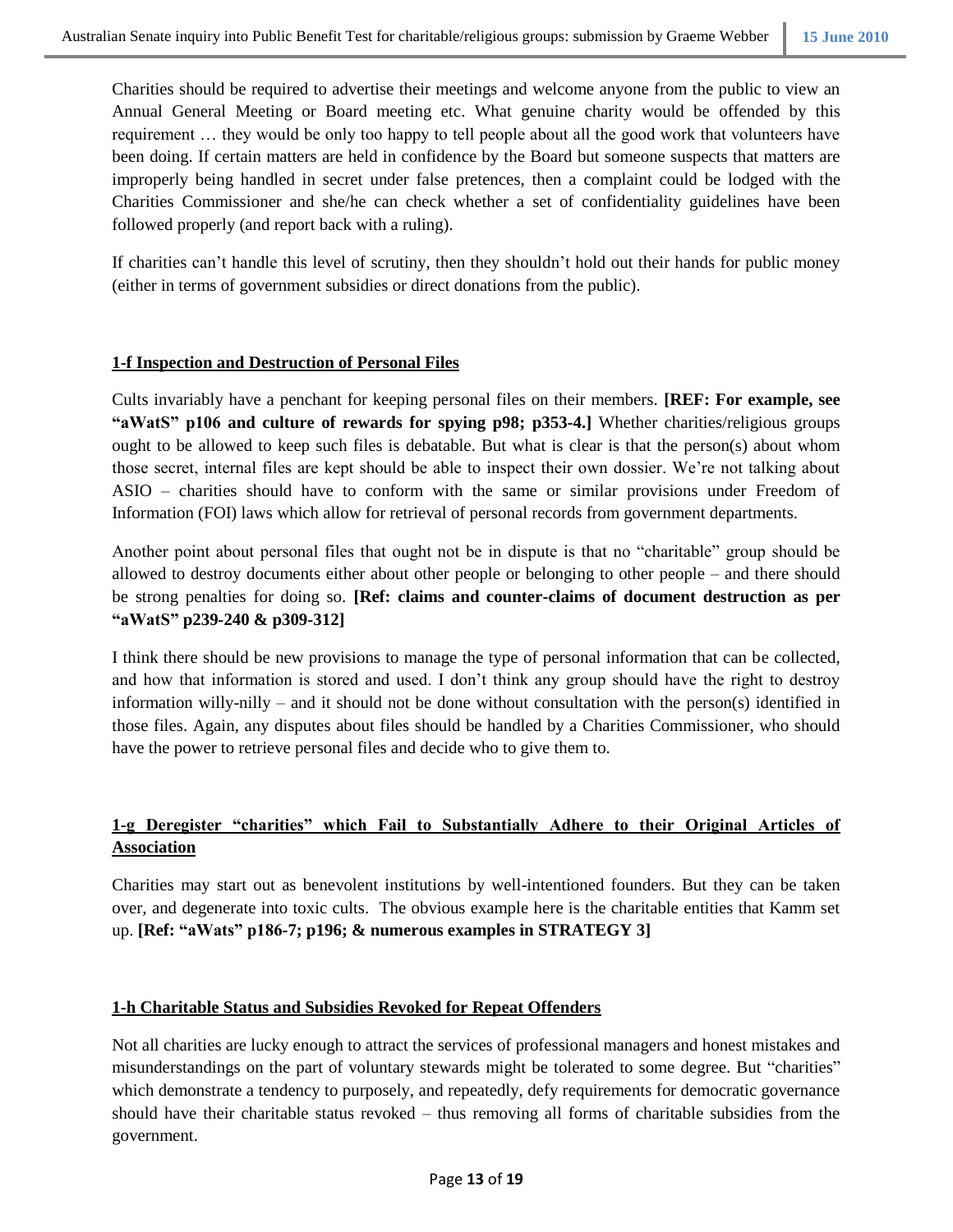#### **Reference: see the numerous examples cited throughout STRATEGY 3**

#### **1-i Financial Returns to be Filed on Time – or Penalties Apply**

Charities are already required to lodge annual statements and other filings on time. But that didn't keep the Order of Saint Charbel Inc up-to-date with recent returns [**Reference: "aWatS" p212**]. Charities which fail to submit returns within a reasonable time period (say, three months) should be given perhaps six weeks to show cause. If the returns are still not submitted and no reasonable excuse is given for the delay, the Charities Commissioner would have the authority to suspend the group and commence action to wind up the charity and re-distribute its assets to a legitimate charity with similar objectives.

### **1-j Bans for Directors and Senior Officeholders**

Under corporations law, Directors who seriously fail to fulfil their duties may face lengthy bans from directing any other company. Likewise, failed charity Directors (and perhaps even senior officeholders) who have been found to be in serious breach of charitable laws should also be banned from directing or managing any other charity for 10 years or more.

### **1-k Ban on Re-application for Charity Status**

Charities which have been forcibly deregistered or refused applications or re-applications for charitable status should not be allowed to re-apply for five years.

### **1-l Five-year Renewals**

Some tax exemptions already have an expiry date, and reapplications are necessary to continue to receive certain government benefits. Perhaps charities should be required to renew their applications every five (or perhaps ten) years to ensure that the claimed charitable objectives and activities are kept up to date. This would help keep contemporary officeholders/Directors more accountable to their own claims about charitable activities/objectives (to lessen the incidence of decades-old charities drifting away from their original Articles of Association).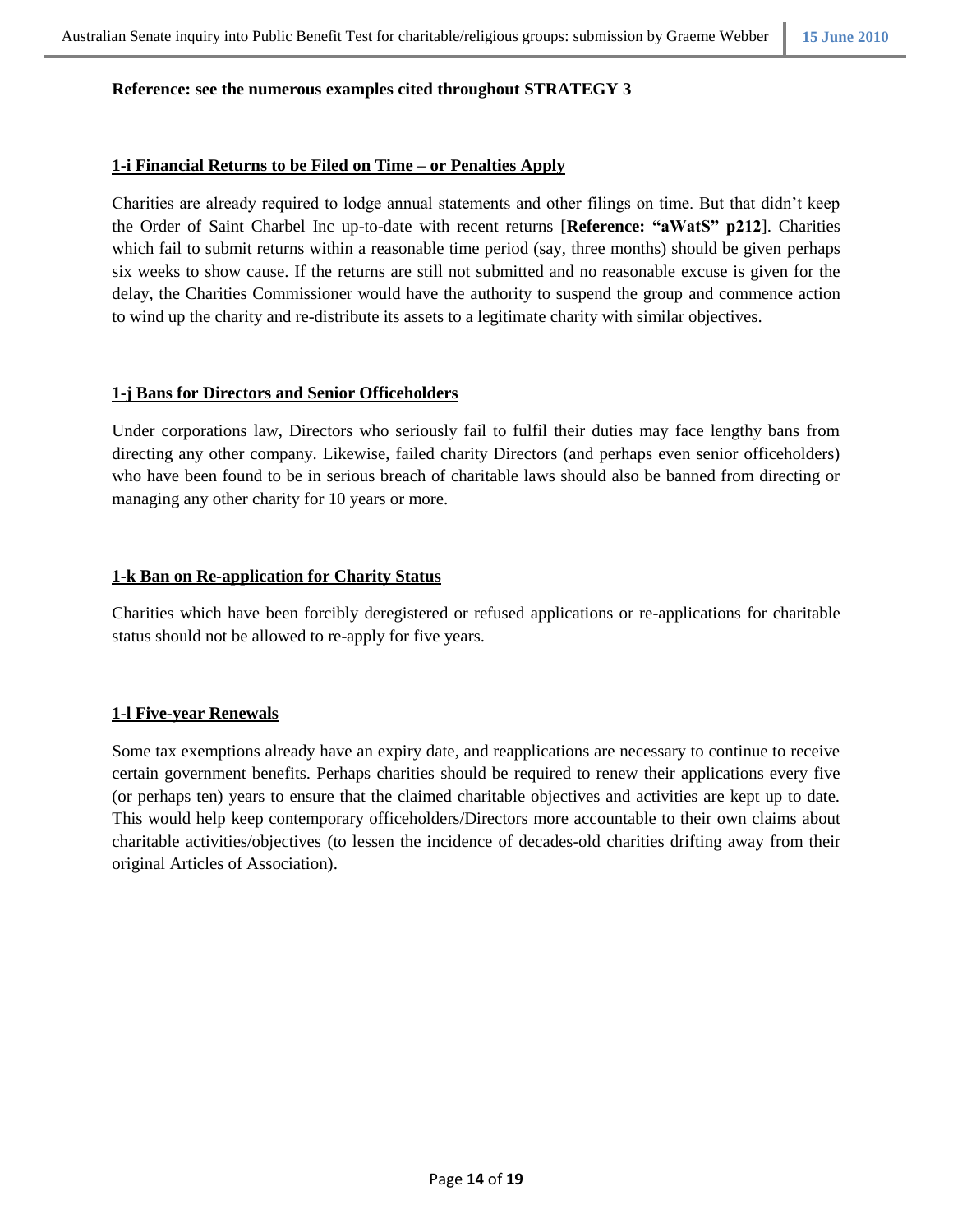# **STRATEGY 2:**

# **Legally Define and Restrict "Cults"**

"Ban all cults" is a slogan that might initially sound like an attractive solution. When I first started thinking about new ways to handle people like William Kamm, I thought about how 9/11 ignited the political will to mobilise enormous government resources around the world to define, identify and combat terrorist cells and their fundraising support networks. Recent state laws in Australia to restrict outlaw bikie gangs is a similar approach that might work for other cults. [Arguably, terrorist cells and bikie gangs are just different forms of cults]. I'd be very happy to see bans placed on both government funding and private donations to legally-declared cults, so that they wither into bankruptcy.

But this apparently straight-forward idea may well turn out to be the most difficult of all.

Just as there are still underground terrorist cells and outlaw bikie gangs, other cults may likewise still persist. "Cult" is a fairly rubbery word, meaning various things to different people, and it may prove to be quite difficult to define in a legal sense exactly what the word is – and isn't. Until there is a major catastrophe involving a cult on Australian soil, the political will probably won't exist to have a serious crack-down on cults. If there is any new legislation, it may well be buried in litigation for years and years in test cases before any intended bans could even look like taking effect. And what if a ban isn't upheld by the courts? Or what if banned groups simply dissolve and reform under a new name, or convert to an underground cult? To pre-empt the critics, yes such laws might conceivably be abused to persecute groups which may be eccentric but cause no significant harm to anyone.

I don't mean to sound too defeatist about my own idea, but I am realistic about the complications. Despite all these possible draw-backs, a ban on cults may still work for the worst offending groups – but this outcome is not likely to come soon enough. Personally, I am still in favour of a legal ban on cults and I think the idea should still be explored by the Senate. But it is potentially very complex and I see it as a longer-term solution. Officially labelling cults as "cults" is worth trying, but other measures are needed in the meantime.

I'm not so concerned about having the legal authority to officially dispense "cult" labels for problem groups – I'm more interested in the government response to those groups. STRATEGY 1 is a more pragmatic approach to have new laws that deal with cultish and damaging behaviour – without needing to actually define and declare a particular group as a "cult". But there is still a requirement for proper enforcement of existing laws and new legislation to further sift the cults from the real charities. Efforts to disrupt cult activities and stymie growth could be more effective than the single pursuit of particular groups (by way of a legal definition and declaration of a "cult"). It's a bit like medicine: a doctor can spend a lot of time diagnosing and labelling a condition, but the patient just wants their symptoms treated, as per the reforms listed above in STRATEGY 1.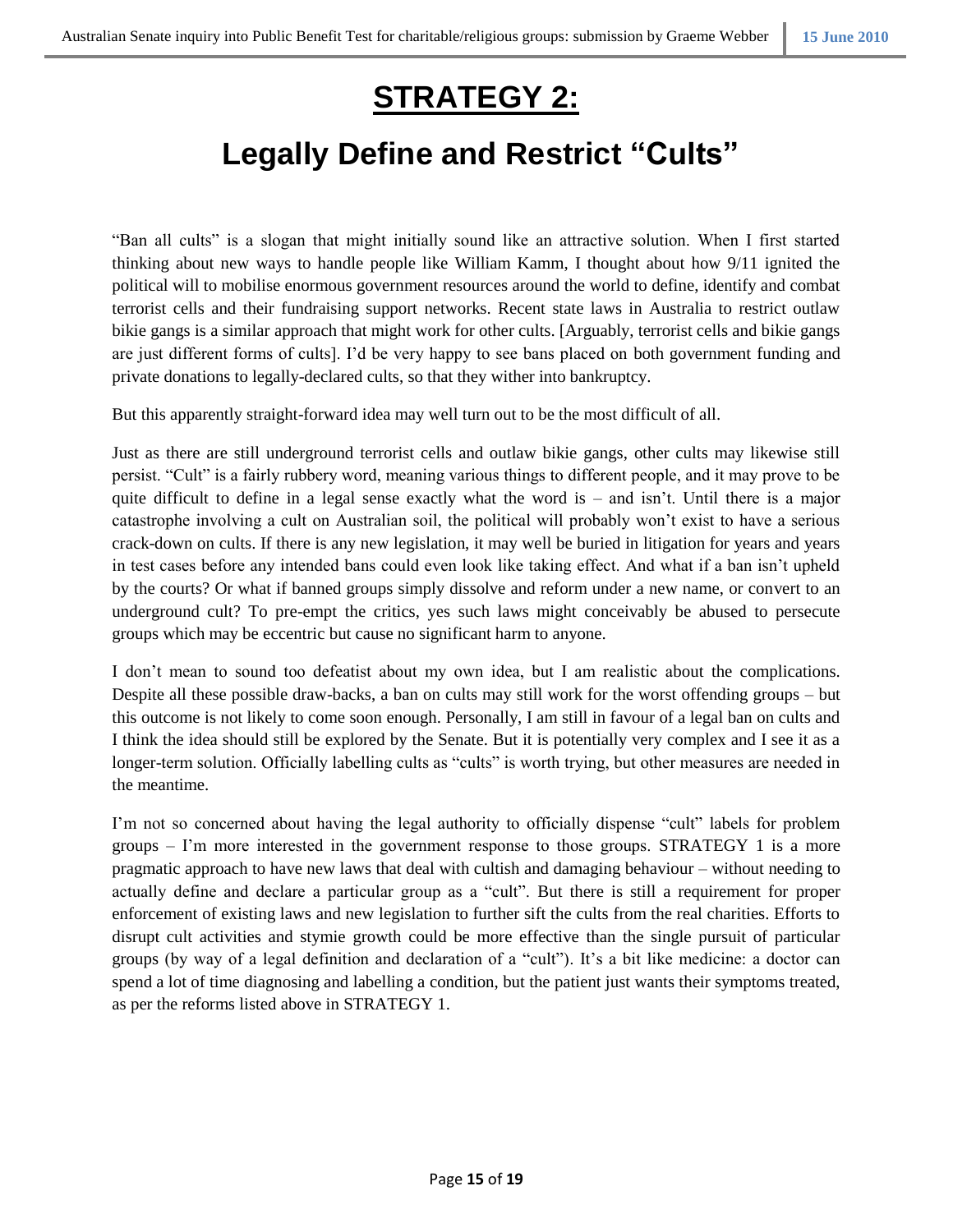# **STRATEGY 3:**

# **Enforce Existing Laws & Scrutinise Questionable Dealings**

# **William Kamm and his Order of Saint Charbel**

# **A case study of a tax-exempt charitable religious group**

# **Examples of financial irregularities and questionable conduct**

*NOTE: I make these references to* "*a* **WOLF** *among the* **SHEEP**" *and copies of the book have been supplied separately to the Secretary of the Senate Economics Committee for Senators to look up. But I do not release copyright on the passages that are referred to and under no circumstance will I allow those passages to be extracted or tabled in Parliament or circulated in any other manner. If the Committee chooses to accept my submission, then I have no objection to these page references (or any other part of this 19-page submission) being published by the Senate.*

# **\* Kamm's privatisation of the multi-million dollar assets of a charity**

**Ref: p72; p84-87; p186-195.**

### **\* Donations to "W Kamm"**

According to official financial returns, three donations totalling nearly \$60,000 were paid to "*W Kamm*"; Kamm's signature meanwhile appeared in the Order's AGM minutes alongside the title "*Chairman*" and the name "*W Kamm*". This is strictly prohibited by the Order's own constitution and also Section 4 and 66 of the *NSW Associations Incorporation Act 1984*. **Ref: p196-7.**

# **\* The charitable Order of Saint Charbel made mortgage payments on property privately owned by Kamm**

**Ref: p197**

**\* Nearly \$60,000 recorded in financial statements for land tax and property rates, even though the Order had no landholdings recorded; the Order also paid more than \$70,000 in rent to an unnamed landlord.**

**Ref: p197** (third para).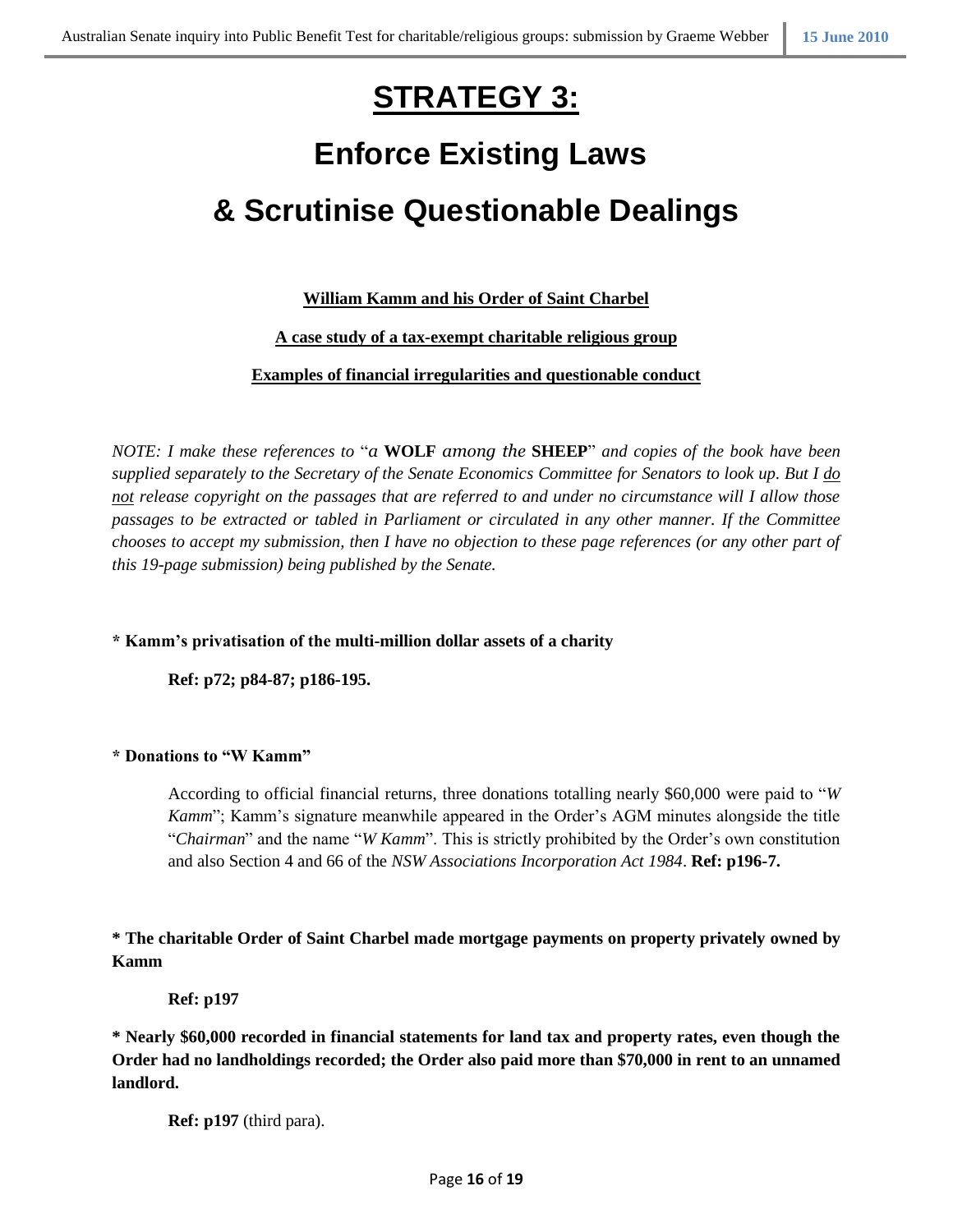### **\* Fair Trade?**

Trade "*by donation*" of religious items for miracle cures and other spiritual rewards – the spiritual quackery included easy remedies for cancer, AIDS, mental illnesses and even those who had been "*sexually molested and abused*". **Ref: p59; p88-89.**

**\* During two particular years, hundreds of thousands of dollars worth of** *"sales revenue"* **from a store selling religious goods allegedly recorded as** *"donations"* **and, apparently, no tax was paid.**

**Ref: p189** (third para); **p212** see also "Chapter Note i)" regarding sale of Kamm's autobiography receipted as a *"books donation"*.

**\* Public fundraising drive for defamation actions that Kamm never pursued (although his personal bank account details were given for direct deposits).**

**Ref: p183-4; p185** (Kamm confirms an elderly French woman was going to donate her retirement fund of \$US250,000)**; p208-9.**

**\* Order members were used to run a string of mini-markets that were privately owned by Kamm; cult members were berated for not shopping at "***our***" stores.**

**Ref: p198-203**

**\* Draconian workplace conditions**

**Ref: p199 (third para).**

### **\* Wages and welfare**

Kamm minimised wages in his shops to maximise welfare payments for cult members – while other fringe benefits were billed to the Order. Yet the original Constitution of Kamm's Order specifically prohibited its members from receiving unemployment benefits from the government. **Ref: p201-2.**

**\* Kamm's overt control of the Board of Directors, using the persuasion of "Mary says…"**

**Ref: p183** (third star point); **p188-9.**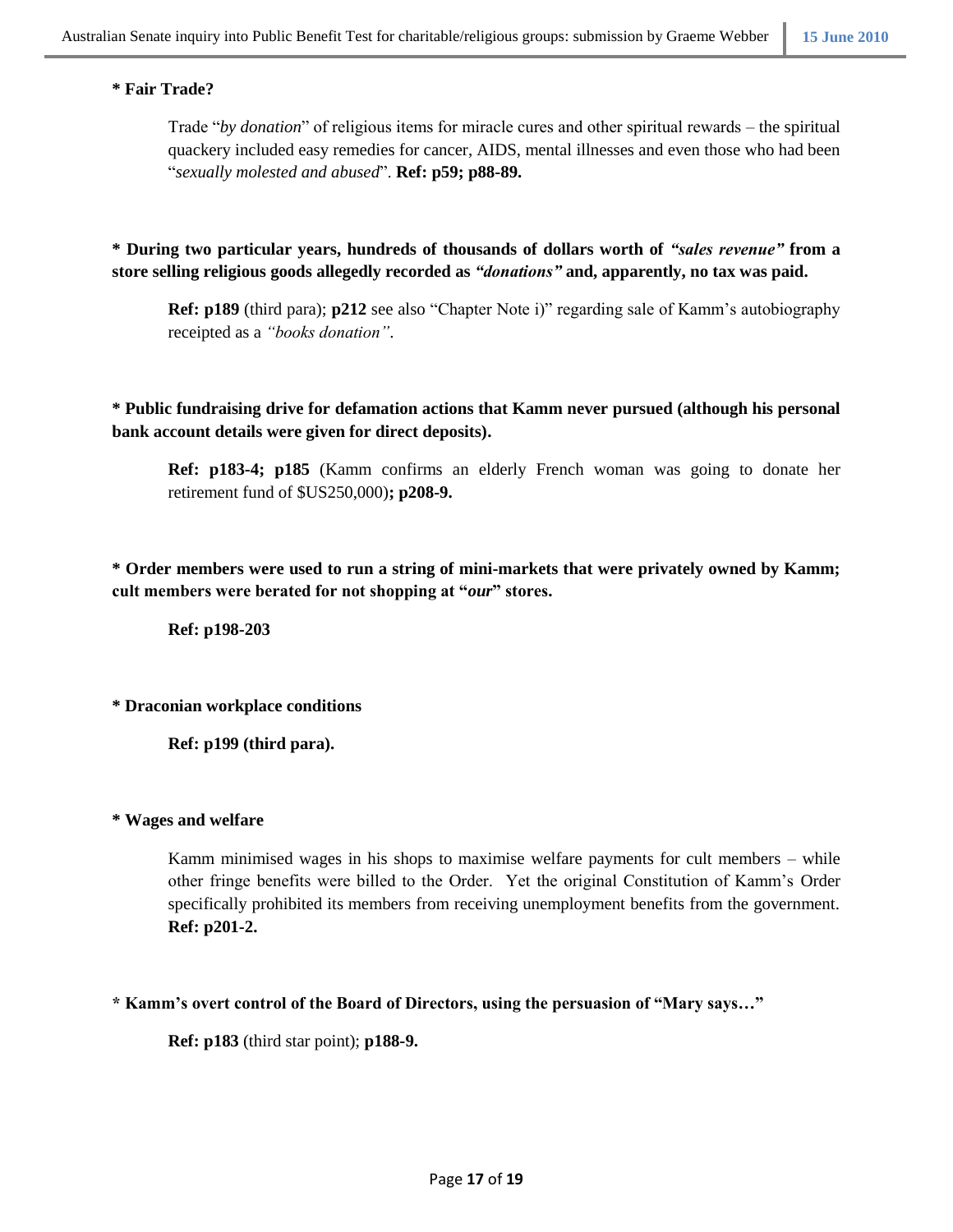# **\* Lack of financial transparency**

The distinction between Kamm's personal finances and the Order's bank accounts was very blurred – especially on the question of whether all "*donations*" were channelled through the Order, or Kamm's back pocket. **Ref: p183** (second and fourth star point)**; p184** (bottom paragraph)**; p188** (second para); **p192** (first para); **p197** (last sentence of second para); **p200** (first para); **p207-8**.

# **\* Conflicting claims to different regulators**

Conflicting claims in lodgements to government departments about the nature and control of various entities associated with Kamm and the Order of Saint Charbel. **Ref: p85-86.**

### **\* Financial statements not lodged to NSW Fair Trading Department on time**

**Ref: p212 point iii)** [to update the situation, the 2005/06 and 2006/07 returns were not lodged until November 2008.]

# **\* Acting in the name of the Roman Catholic Church, yet disowned by that same Church**

As early as 1988, American Bishops warned that Kamm was collecting large sums of money in that country despite not having any church approval. **Ref: p84.**

Kamm nevertheless claimed to be a "*part of*" the Catholic Church despite denunciations from the hierarchy, as high as the office of Cardinal Joseph Ratzinger (ie the present Pope Benedict). **Ref: p78-79.**

### **\* Attempts to control and acquire personal wealth of members via spiritual coercion**

"*Inner Circle*" members were told in 1990 to unreservedly devote money and time to Kamm as the leader chosen by the Virgin Mary. **Ref: p85**

The constitution of Kamm's group required members to renounce their wealth and donate it to the Order; there were specific attempts to stop children inheriting the estates of cult members. **Ref: p206-7; p209.**

### **\* Oppressive internal discipline and isolation**

**Ref: p105-7; p231-2.**